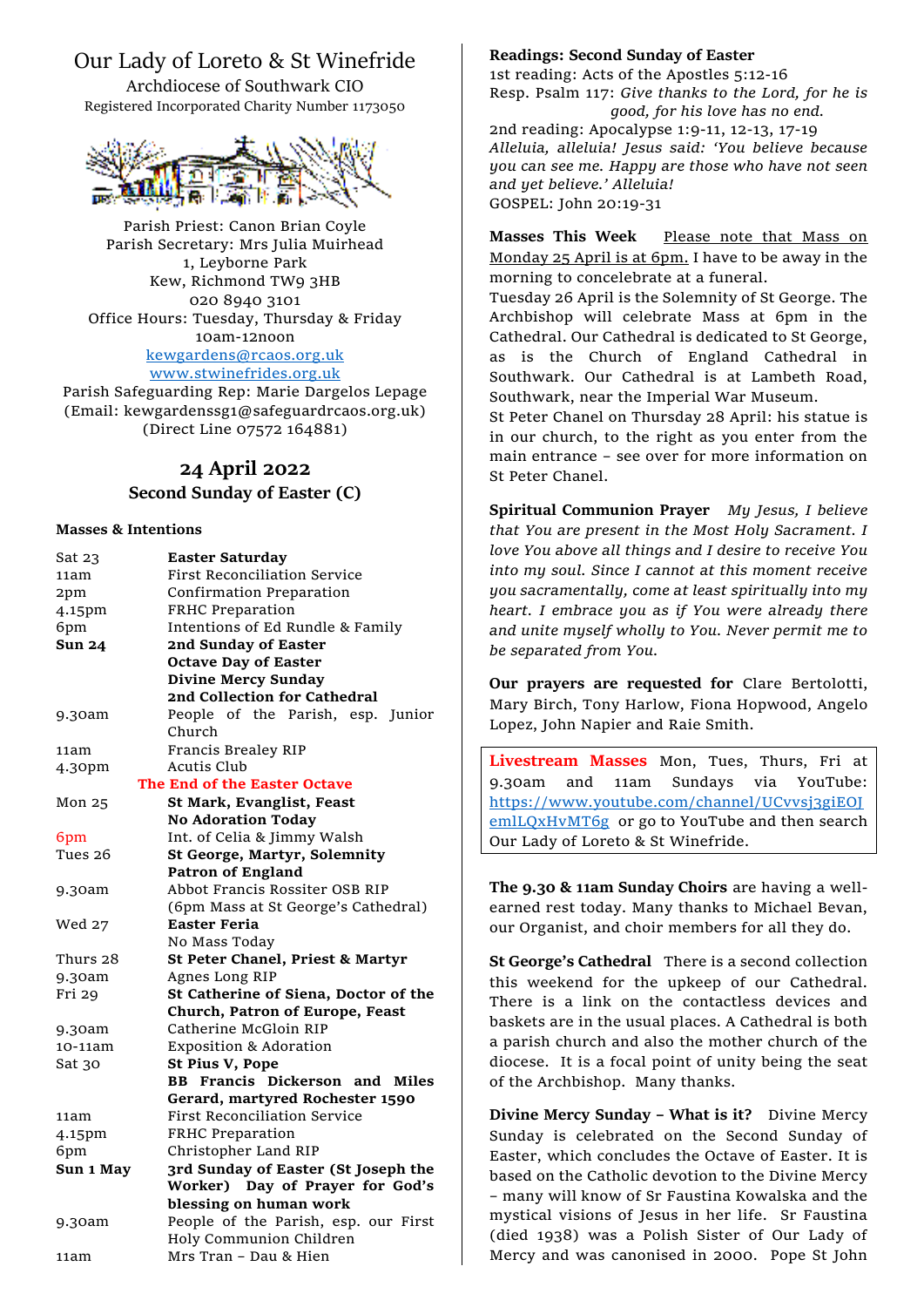Paul II designated this Sunday as Divine Mercy Sunday.

**Divine Mercy and Forgiveness** St Thomas Aquinas tells us that 'Mercy is heartfelt sympathy for another's distress, impelling us to succour him/her if we can. For mercy takes its name – misericordia – from denoting a person's compassionate heart for another's unhappiness.' Divine mercy is God's refusal to leave us in our fallen condition: Jesus enters the closed doors of our hearts, banishing fear and sin and saying, 'Peace be with you'. He 'showed them his hands and his side'. Jesus shows us his wounds so that we will not be afraid to show him ours. Jesus gave the disciples the gift of the Holy Spirit so that they could be channels of mercy in the Sacrament of Reconciliation: 'For those whose sins you forgive, they are forgiven.' (with thanks to *Magnificat*) We continue to receive Christ's mercy in Confession and the overflowing of that mercy in our lives as witnesses to the Resurrection.

**Please pray for the repose of the soul of Gordon Francis Flynn** who died on 8 April 2022. The Funeral Mass is at St Winefride's on 5 May 2022 at 12.10pm. Please keep in your prayers Alison, Gordon's wife, and their children, Sarah and Chris. Eternal rest grant unto Gordon, O Lord, and let perpetual light shine upon him. Amen.

**St Peter Mary Chanel**, whose Memorial we keep on 28 April, was born in 1803 in the diocese of Belley in France. As a young priest he worked in his home diocese but his heart was set on missionary work. In 1831 he joined the Marists (Society of Mary) and in 1836 St Peter was one of the small band of missionaries to carry the Faith to the islands of the Pacific. Peter went with one companion to the island of Futuna in the New Hebrides. Initially all went well, but the chieftain's jealousy was aroused once his son asked to be baptised. Peter was clubbed to death in 1841. When called on to justify his conversion, one of those Peter Chanel baptised said: 'He loves us. He does what he teaches. He forgives his enemies. His teaching is good.' St Peter Chanel was canonised in 1954, the first martyr in the South Seas and is the Patron Saint of Oceania. Our parish has a long connection with the Marists. They were the priests and brothers in the parish from the start in 1898 to their departure in 1984. 14 Kew Gardens Road was the first presbytery. The sale was completed on 17 June 1898. It was to 14 Kew Gardens Road that Fr Michael Cummins and Brother Fidelis went in 1898. Fr Michael had just returned from missionary work in New Zealand. Let us ask the intercession of St Peter Chanel for the work of spreading the Gospel in our own society today. We are very definitely living in mission territory in Western Europe. Hence the importance of our Journeying Together and all it means for our parish.

**Journeying Together and Our Parish** The various reports from our parish gatherings and the summary reports from the diocese have been available for a while for our prayerful reflection. Now is the time to take the next step in Journeying Together as a parish. If you have not yet had a chance to read the reports I ask you to read them and consider the part you will play in building the Kingdom of God here in Kew. **Parish Meetings have been arranged for Sunday 8 May at 6.30pm and Thursday 12 May at 7pm.** I invite you to attend ONE of these meetings to consider prayerfully the issues raised by the reports and how WE move forward as a parish community.

**The Parish Meetings** on 8 May and 12 May are crucial in the way forward for our parish. I don't believe it is too dramatic to say that we as a Church in England & Wales, and elsewhere in the world, are facing momentous challenges – perhaps the greatest challenge being one of Faith itself. What is it to believe in God and in the Church in the 21st century? Does the Risen Lord empower us to challenge the decline in Church attendance and the side-lining of Christian Faith in the West? *Believing But Not Belonging* is the title of a book written some years ago to describe the phenomenon of belief in God without any need to belong to a community of faith. If we have to ask challenging questions of the society in which we live, we also need to ask challenging questions of the Church and of ourselves. The real 'issues' at the heart of renewal may not necessarily be the issues we think they are. I look forward to seeing you at the meetings.

**40 Years Since the Visit of Pope St John Paul II** It is hard to believe that it is 40 years since the Visit of Pope John Paul II. The Diocese has sent the following *- On 28 May Archbishop John Wilson will celebrate Mass to mark the fortieth anniversary of the visit of St John Paul II to the Metropolitan Cathedral Church of St George. During this celebration, the sacrament of* anointing *of the sick will be administered, [as it was on the occasion of St](https://www.vatican.va/content/john-paul-ii/en/speeches/1982/may/documents/hf_jp-ii_spe_19820528_cattedrale-southwark.html)  [John Paul II's v](https://www.vatican.va/content/john-paul-ii/en/speeches/1982/may/documents/hf_jp-ii_spe_19820528_cattedrale-southwark.html)isit. Parishes of the Archdiocese of Southwark are invited to select two people (per parish) who might attend this celebration at the Cathedral as representatives of their parish community and receive the sacrament of anointing. In selecting parish representatives, attention should be paid to the [Church's criteria](https://www.vatican.va/archive/cod-iuris-canonici/eng/documents/cic_lib4-cann998-1165_en.html#CHAPTER_III.) re: those on whom the* anointing *of the sick is to be conferred; it is envisioned that there will be cases in which only one representative is anointed and the other is accompanying them.* **Please email the parish office ASAP if you would like to attend this Mass and receive the Anointing of the Sick.** Maximum of two people and only one to be anointed in the case of accompaniment is allowed. Please pay close attention to the wording above from the Diocese.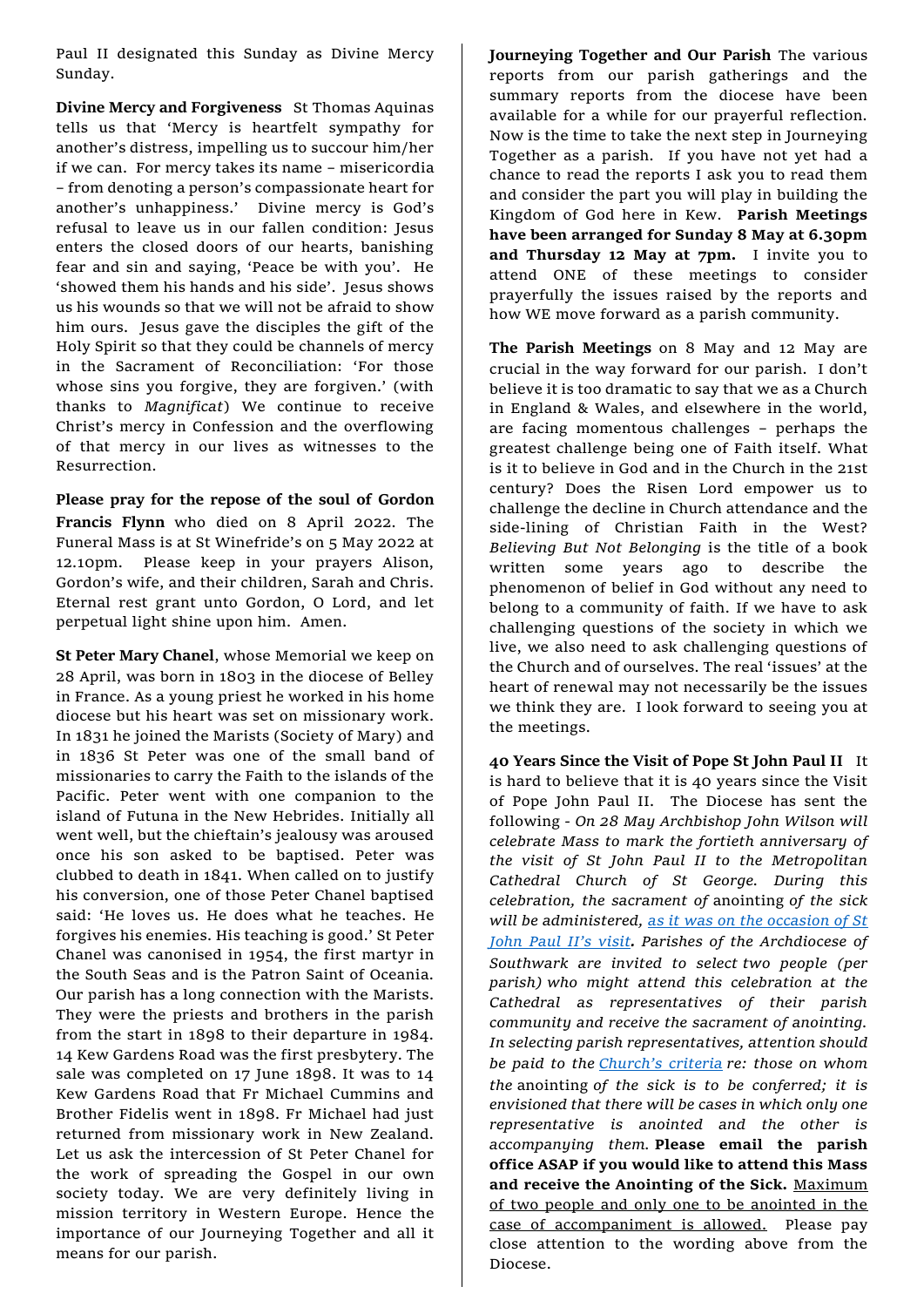**St George's Cathedral will be hosting an Exhibition** in the period 16–30 May about the visit of St John Paul II to the cathedral. Those who have photographs or other items relating to the visit which they might wish to loan are asked to write to [admin@stgeorges.org.uk](mailto:admin@stgeorges.org.uk) with details.

**A Prayer for Peace in Ukraine** *O God of peace, who are peace itself, and whom a spirit of discord cannot grasp, nor a violent mind receive, grant that those who are one in heart may persevere in what is good and that those in conflict may forget evil and so be healed. Amen.* 

**A Financial Collection for Ukraine** There are many charities appealing for help at this time, especially the Disasters Emergency Committee (DEC) which oversees some fifteen charities. Please give via the contactless devices or the basket in the church. Please note that the collection of material donations has now ceased. Thank you to the SVP and all who contributed to this collection. The financial collection is currently approaching £2.5k Many thanks.

**The Society of St Vincent De Paul (SVP)** in the parish exists to help those in need by providing companionship, transport, practical assistance and modest financial help. If you or someone you know needs help, please ask fr Brian to let us know and we will be in touch.

**Poverty Challenge: See, Judge, Act** Following the pandemic, many households now also face new hardships as prices rise. Caritas Social Action Network (CSAN), the Catholic agency addressing poverty and injustice in England and Wales, has released a free new booklet to increase awareness of Catholic Social Teaching on poverty, and to inform local responses. Please take a moment to read and encourage groups and individuals to engage with it. Download from [www.csan.org.uk](http://www.csan.org.uk/)

**News from Cafod** *Thank you so much for your support of CAFOD's Lent Family Fast Day, the Walk Against Hunger and the Ukraine Humanitarian Appeal. Your support means we can respond in crises such as Ukraine where our Caritas aid workers and volunteers could quickly help families fleeing conflict. It also means we're there in the long-term and can continue to respond to crises around the world, including in Afghanistan, Syria, Ethiopia, and South Sudan. We work alongside communities as they rebuild their lives once the conflict is over, as in Sierra Leone. For more detail on how your donations are being used, please go to the CAFOD website* [cafod.org.uk](http://www.cafod.org.uk/)*.* **A cheque has been sent to CAFOD for £283 for the Lent Fast Day.**

**The Passage**, a Catholic charity working with homeless people, is raising funds through the Big Give, a matched giving scheme. Every £1 donated

online by 12noon on Monday 9 May makes £2, and £2.25 if you are a taxpayer through Gift Aid. *'It takes more than a house to make a home'* is a campaign focussed on the services the charity offers to homeless people on their journey to being settled in a new home. To support the campaign, go to: <https://bit.ly/BigGiveAprilMay22>.

For queries or assistance donating please ring 020 7592 1856. The Passage would be very grateful for your support.

**Covid Protocols and Returning to 'Normal'** The infection rate is still high. Please be aware of this and the need for all of us to follow sensible protocols, especially in indoor and crowded spaces. The NHS continues to be under pressure and all we can do to help does make a difference.

**Readers at Mass** We need more Readers at the 11am Sunday Mass. Please have a word with fr Brian or email the parish office if you would like to read at the Sunday 11am Mass.

**First Reconciliation & First Holy Communion**  Session 7 is on Saturday 23 April at 4.15pm. Some of the children will celebrate their First Reconciliation in the morning at 11am. Please keep them all in your prayers. First Holy Communion Masses are on 12, 19 & 26 June at the 11am Masses.

**Confirmation Programme** The final session was on Saturday 23 April at 2pm. Please keep our Confirmation Candidates in your prayers.

**Junior Church (Reception – Year 2)** resumes at the 9.30am Mass this Sunday 24 April. It is important to be here in good time as the children will go from the Church to the Hall at the start of Mass. Children do not go directly to the Hall. We do need more volunteers to help if we are to maintain Junior Church on Sundays during term-time. Two of our current volunteers will be moving from the parish in the near future.

The Acutis Club Our next session for our younger parishioners is this Sunday 24 April 4.30-6pm, initially for those in school years 4-8.

**Punctuality and Responses at Mass** I encourage all of us to participate fully at Mass. It would be good if we could try to be here in good time for the start of Mass and share fully in the celebration of the Mass.

**Ecumenical Pilgrimage to Oberammergau (McCabe Pilgrimages)** 27 May – 3 June 2022, led by Bishop Paul Hendricks, Auxiliary Bishop with care of the SW area of our diocese, and Bishop Jonathan Clark, the Anglican Bishop of Croydon. In addition to the Passion Play, the pilgrimage will include visits to the lakes and mountains of Austria, to Salzburg and a walk along a section of the Jacobsweg, the Austrian route of the Camino. For further